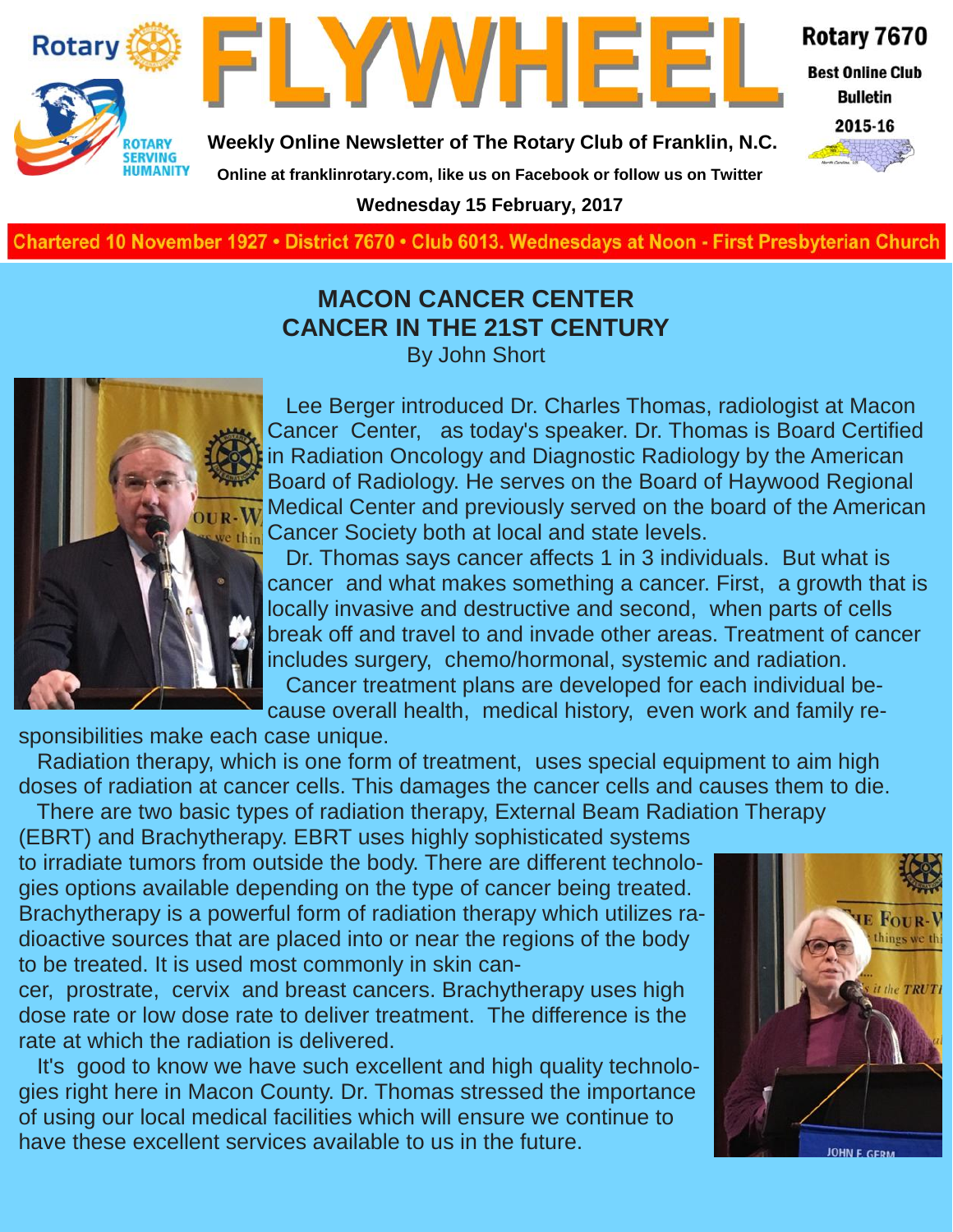



Rotary 7670 **Best Online Club** 

**Bulletin** 



**Weekly Online Newsletter of The Rotary Club of Franklin, N.C. Online at franklinrotary.com, like us on Facebook or follow us on Twitter**

**Wednesday 15 February, 2017**

#### **Charted November 29, 1927 • District 7670 • Club 6013 Wednesdays at Noon - First Presbyterian Church**

#### **Rotarian Travelers Visit the ABC Islands**

Rotarians from the Rotary Club of Franklin recently traveled to the ABC Islands (Aruba, Bonaire, Curacao) located just off the coast of Venezuela. A number of family and friends went along for this adventure to the southern Caribbean. In addition, a number of Rotarians from Highlands, NC and the Sarasota, Florida area joined the group for a week of warm, sunny weather.

The "Rotarian Travelers" have a number of future trips planned that includes a river cruise in France that will visit Paris and the Normandy beaches. Also, two 2018 cruises are planned that will visit

the Mexican Riviera and Alaska.

If you are interested in joining the Franklin Traveling Rotarians please contact PDG Dennis Sanders at [dsanders146@frontier.com](mailto:dsanders146@frontier.com) or 828-371-2721



Next backpacks fill will be Monday 2/27 at CareNet. A great way to makeup! Sign up with Patrick Betancourt now!

### **Foundation Contributions**

Mike Norris-foundation chair recently stressed the importance of making your foundation contributions.

He gave the club an update on where it was so far for the year and that you have an opportunity to make it very easy through Rotary Direct. See Mike and he'll get you started!!





# **More CART Giving!**

Congrats to Everette and Elbie Stiles, Debbie Tallent, PE Judy Chapman and Tommy and Robin Jenkins. Each has reached the \$100 contribution level in givings to CART! Great Job!

# **Stop Hunger!**

The board approved \$500 to be allocated to the Sylva joint Stop Hunger Project. The project will take place Saturday March 11th at First Methodist in Sylva. If you would like to volunteer see President Lenny!





Prayer/Pledge: Ivy Burstein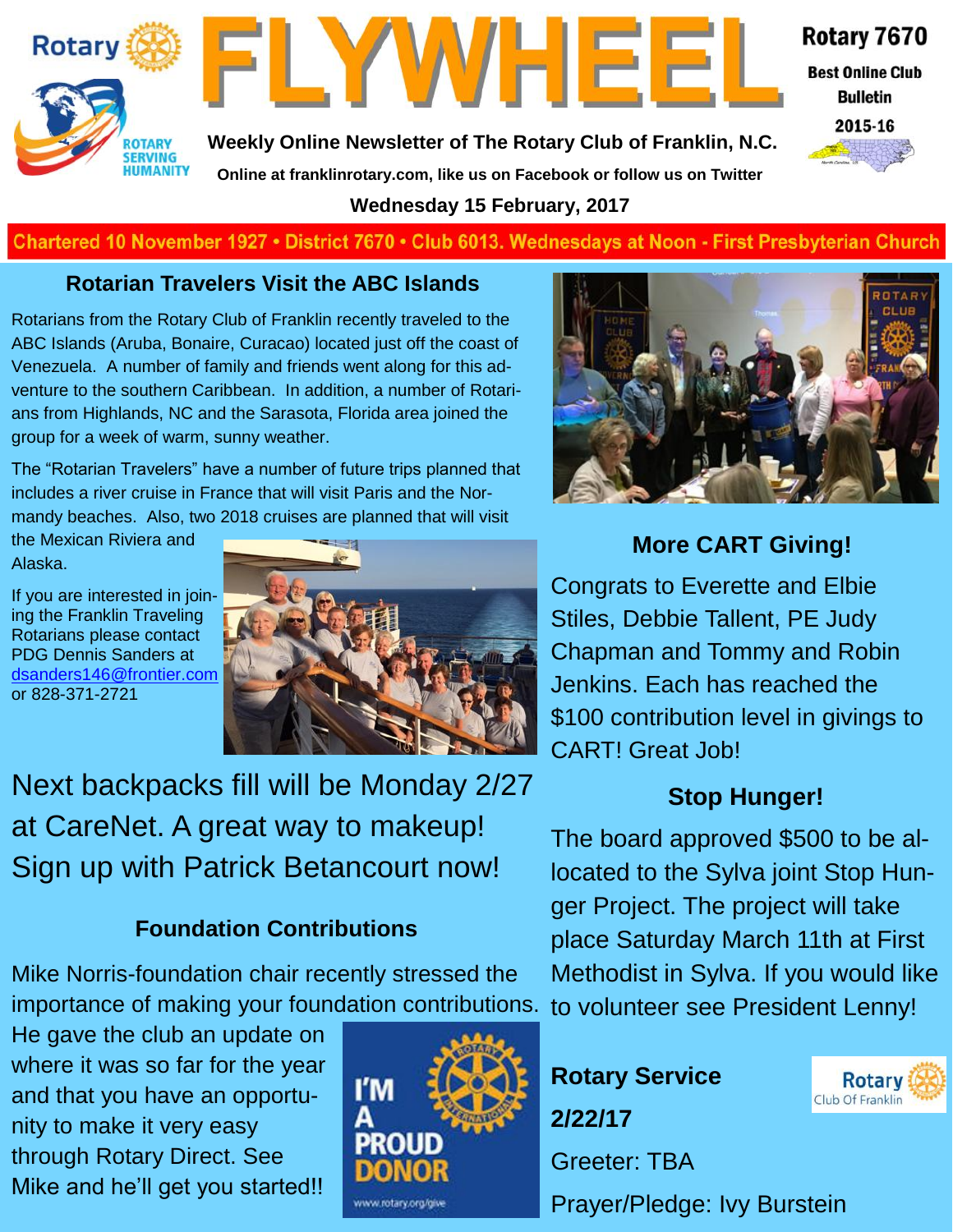



Rotary 7670

**Best Online Club Bulletin** 

2015-16

**Weekly Online Newsletter of The Rotary Club of Franklin, N.C.**

**Online at franklinrotary.com, like us on Facebook or follow us on Twitter**

**Wednesday 15 February, 2017**

**Charted November 29, 1927 • District 7670 • Club 6013 Wednesdays at Noon - First Presbyterian Church**



# **Notes from The Top**

The Power of One! Today each of us attending was asked to complete a volunteer assessment. Wow, it is both inspiring and humbling to realize how much an individual can do. The Power of One! Each of you who gives of your time without expectation of reward or recognition is on an individual basis making the world a better place for all of us. Rotary often asks for our money and our service, but to me, without SERVICE, our money would mean far less.

For me, Rotary is about Service Above Self! It is when each

of us as individuals decides to pitch in, sometimes by ourselves and other times as a group, but the act of volunteering and the many forms that takes is gratifying. Many of you volunteer for many different things outside of Rotary, at your church, or school, or just helping someone in need, that speaks volumes about your character and how you choose to be a part of humanity.

I know it is difficult juggling work, kids, outside commitments, but the fact that so many of you give so much should inspire all of us to consider doing more when we can!

Thank you for participating in our survey and taking Service Above Self to heart.

Lenny

# **Evening Club Meets Tuesday!**

The RC of Franklin Evening satellite Club is now meeting on

**Tuesday's 630p at Lazy Hiker.** 

Tell a friend about the club. Just another option to

serve as a Rotarian!



# **AG Sean Needs Flywheel Editor!**

If you are interested in publishing the newsletter each week please see AG Sean. He would like to let someone else do it. Doesn't take more than an hour and a half each week. See Sean or Stephanie Smith!

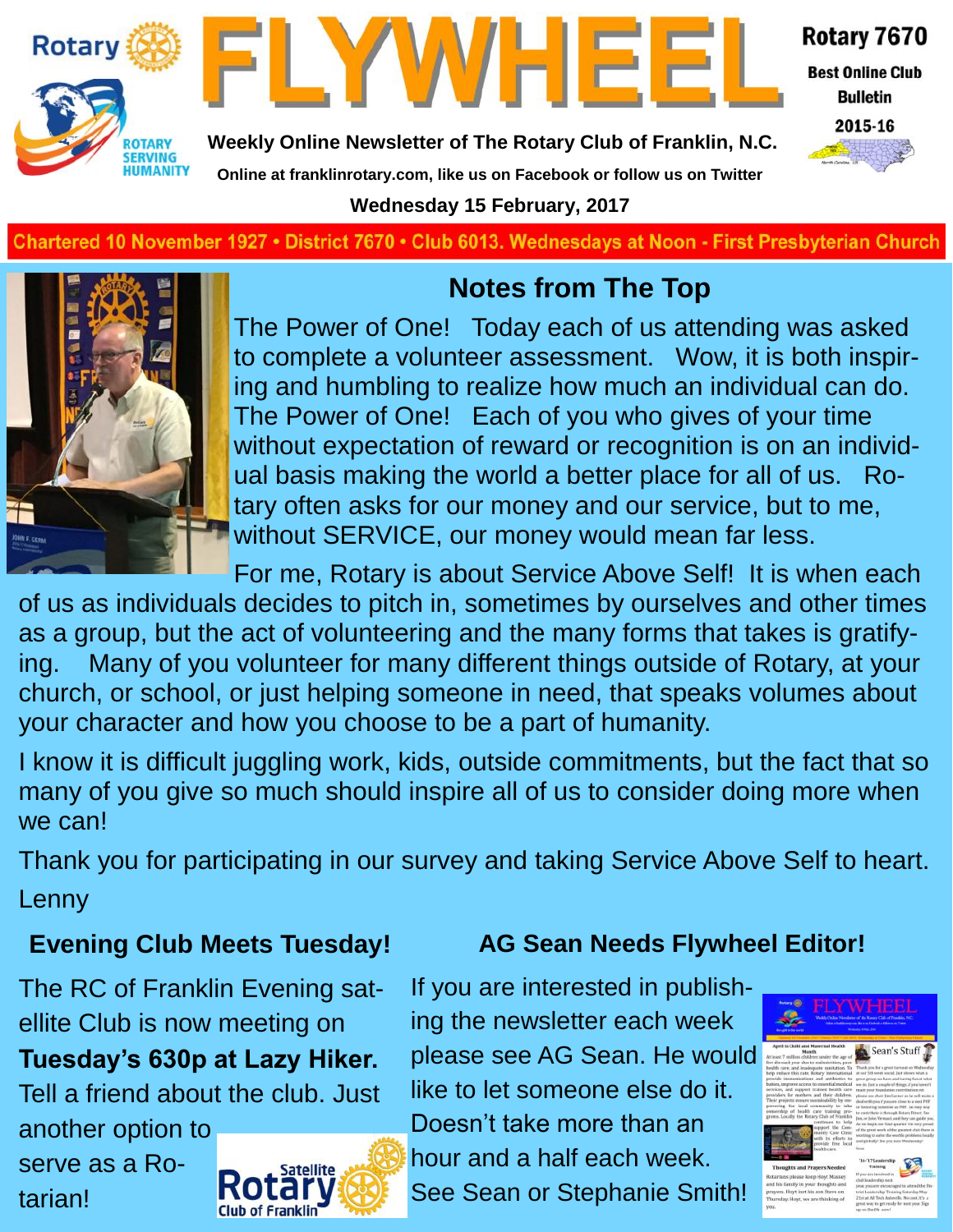

FLYWHEE

Rotary 7670 **Best Online Club** 

**Bulletin** 



**Weekly Online Newsletter of The Rotary Club of Franklin, N.C. Online at franklinrotary.com, like us on Facebook or follow us on Twitter Wednesday 15 February, 2017**

**Charted November 29, 1927 • District 7670 • Club 6013 Wednesdays at Noon - First Presbyterian Church**

# **District Conference April 28th-30th!!**

Nows the time to make plans for the upcoming District Conference in Hickory. There will be a free youth conference on Friday with



the regular conference Saturday and breakfast Sunday. Earn a PHF for registering the highest percentage of Rotarians in your club category size for the Young Leaders and District Conference in Hickory April 28- 30, 2017!! **Register now on DacDb for the conferences!!!District only \$145**

# **Fred's Funnies \***

**From the Catskills…...**



- **I just got back from a pleasure trip. I took my mother-in-law to the airport.**
- **I've been in love with the same woman for 49 years! If my wife ever finds out, she'll kill me!**
- **Someone stole all my credit cards but I won't be reporting it. The thief spends less than my wife did.**
- **We always hold hands. If I let go, she shops.**